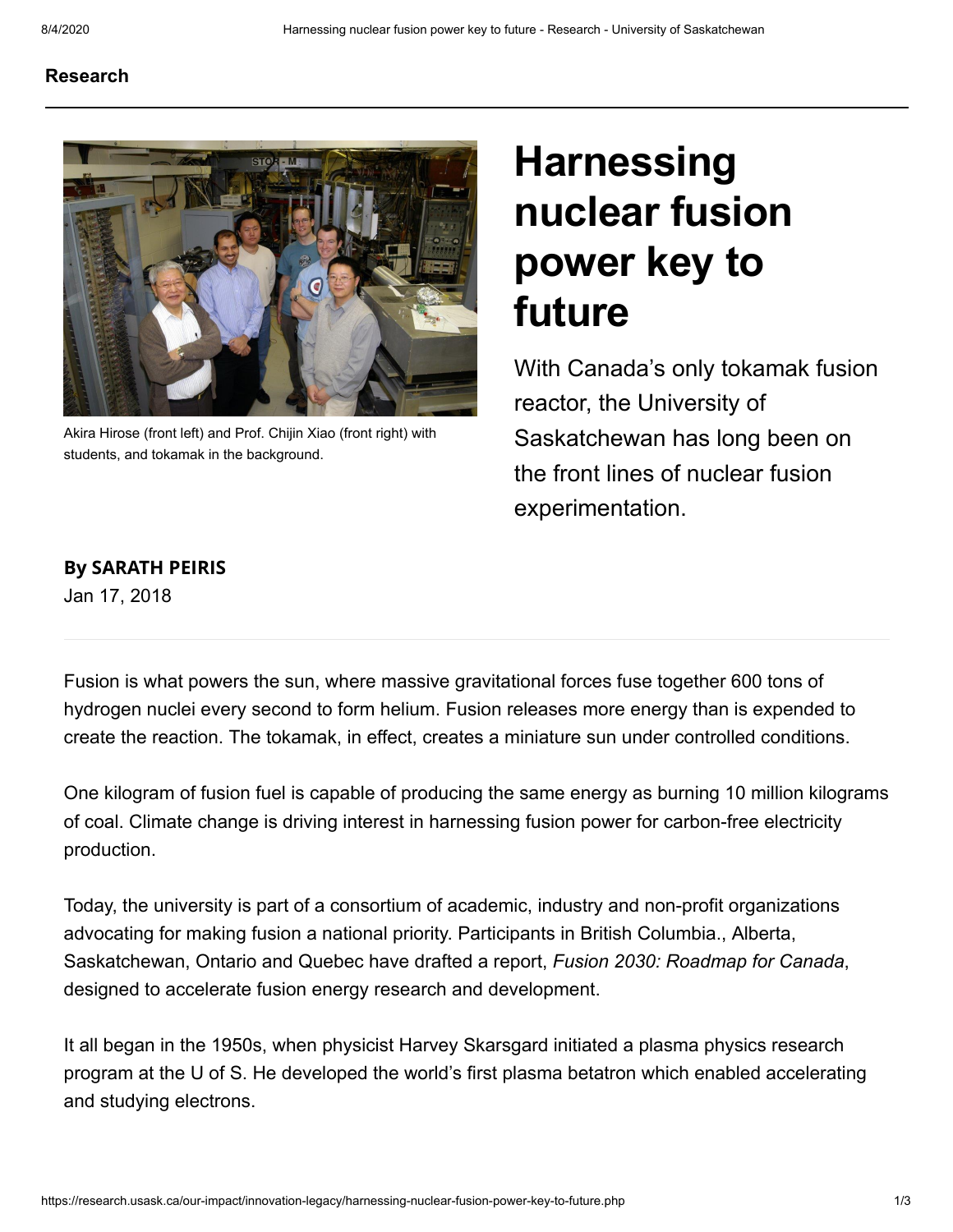—

—

Skarsgard's experiments with plasma—ionized gas in which electrons have been freed from the nuclei of hydrogen atoms by heating the gas to temperatures in the range of 100 million degrees Celsius needed for a fusion reactor—led to the creation of the Plasma Physics Laboratory (PPL) at the U of S in 1959.

Akira Hirose, a physicist attracted to the university in 1971 by the innovative research at PPL, contributed immensely to keeping the U of S at the fore of plasma physics research until his death in November 2017.

"It was my privilege to work with this great physicist," said professor Chijin Xiao, who joined the U of S as a postdoctoral fellow under Hirose 27 years ago. "Akira was really passionate about fusion research in both experimentation and theory. He was inspirational, and he had great ideas."

PPL is the academic leader in Canada for research and training related to fusion and plasma physics, thanks in part to Hirose's work. He trained about 30 PhDs in plasma physics and worked with close to 20 postdoctoral fellows and collaborators over the past five decades.

Hirose was appointed Canada Research Chair in Plasma Science at U of S in 2001. Among his many accomplishments was designing and building two tokamak fusion reactors— STOR-1M in 1983 and STOR-M in 1987 — to study plasma heating and confinement.

Tokamaks are doughnut-shaped devices that generate plasma and contain it safely within an invisible "cage" created by a strong magnetic field. Nuclei of hydrogen isotopes within the plasma are squeezed in attempts to fuse them together.

STOR-M experiments are carried out using hydrogen gas. Although STOR-M is a small reactor, its contribution to understanding plasma physics has been considerable.

"The beauty is it doesn't matter if the tokamak is big or small," said Xiao. "The fundamentals of physics are the same. In that way we have contributed to the larger programs and developed ideas that make a difference."